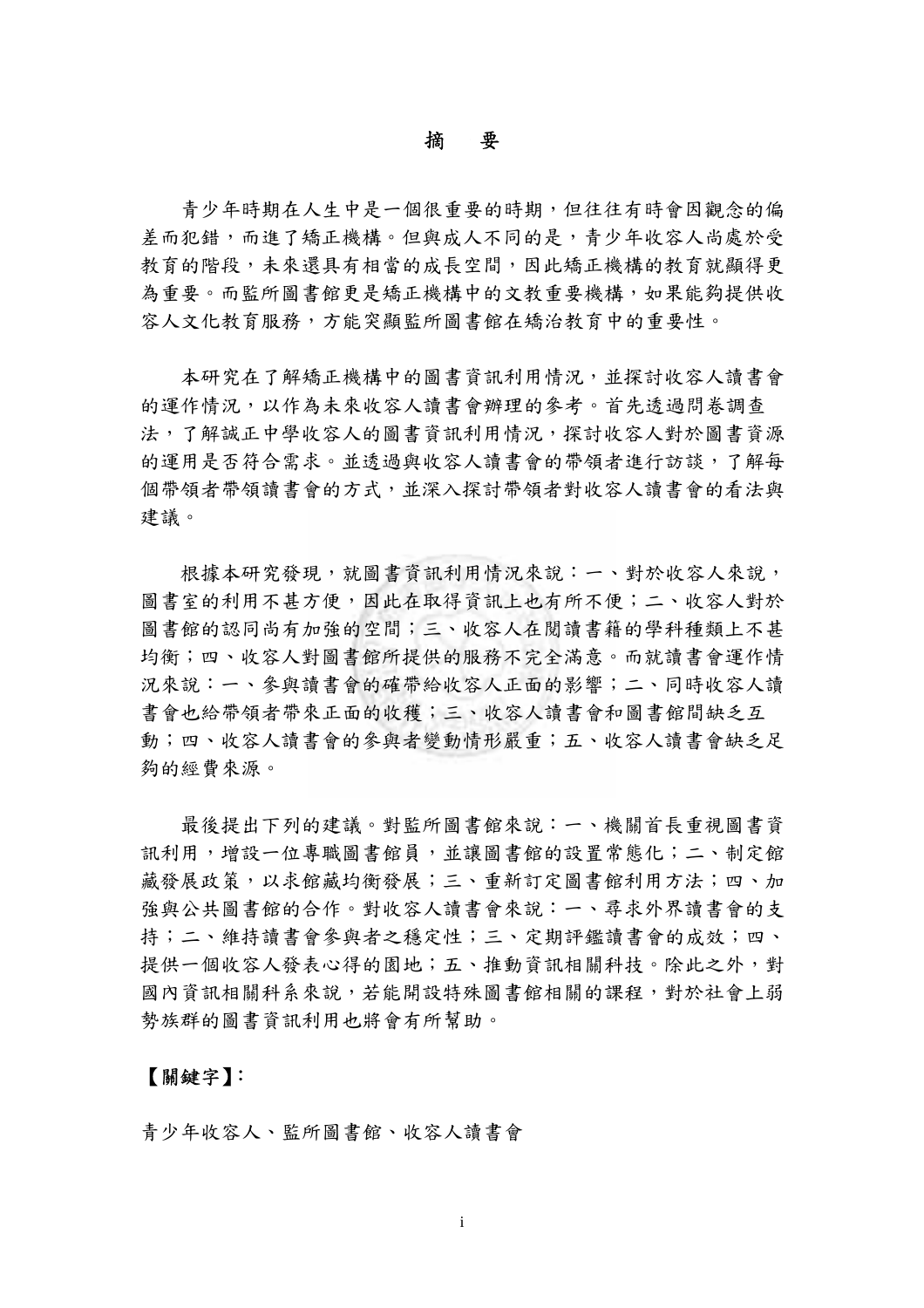## **Abstract**

 Adolescence is a very crucial phase of life. However, adolescents might be sent to correctional institutions for making mistakes that resulted from conceptual deviation. But, juvenile inmates are still on the stage of education, so there is a great room for them to grow in the future. Therefore, the importance of education in correctional institutions is manifested. Moreover, the prison library is even more important among the correctional institutions. If the prison library could provide the inmates with cultural and educational service, it could enhance the importance in correctional education.

 The purpose of the research is to understand the library and information use in correctional institutions, and the function of the study groups of the juvenile inmates , for planning study groups of the juvenile inmates in the future. First, using the questionnaires to investigate the library and information use of the inmates in Chengjheng high school, and to study whether the function of the information meets their demand. Furthermore, interviewing the leaders of study groups of the juvenile inmates to realize how every leader conducts a study group, and to profoundly discuss the leaders' opinion and suggestion for study groups.

 The findings are as follows: First, as for the inmates, the use of library is not that convenient, so it's rather inconvenient to get information resources. Second, there is till a great room for the inmates to use the library. Third, the available books need more categories. Fourth, the inmates are not satisfied with the services the library provides. As for the function of the study groups: First, participating in study groups surely has a positive effect on the inmates. Second, leaders also get a positive effect from study groups of the inmates. Third, study groups lack for interaction with libraries. Fourth, the participants of the study group of the inmates vary greatly. Fifth, There are not sufficient funds to form study groups.

 Finally, some suggestions are made. As for the prison library: First, the chief of the institution should focus on the library and information use, employ one more full-time librarian, and should normalize the installment of libraries. Second, with a collection development policy to balancing the collection of libraries. Third, the ways of using libraries should be improved. Fourth, the cooperation with public libraries should be enhanced. Then, as for the study groups of the inmates: First, the study groups should search for the support of other outside study groups. Second, the participants of study groups should be